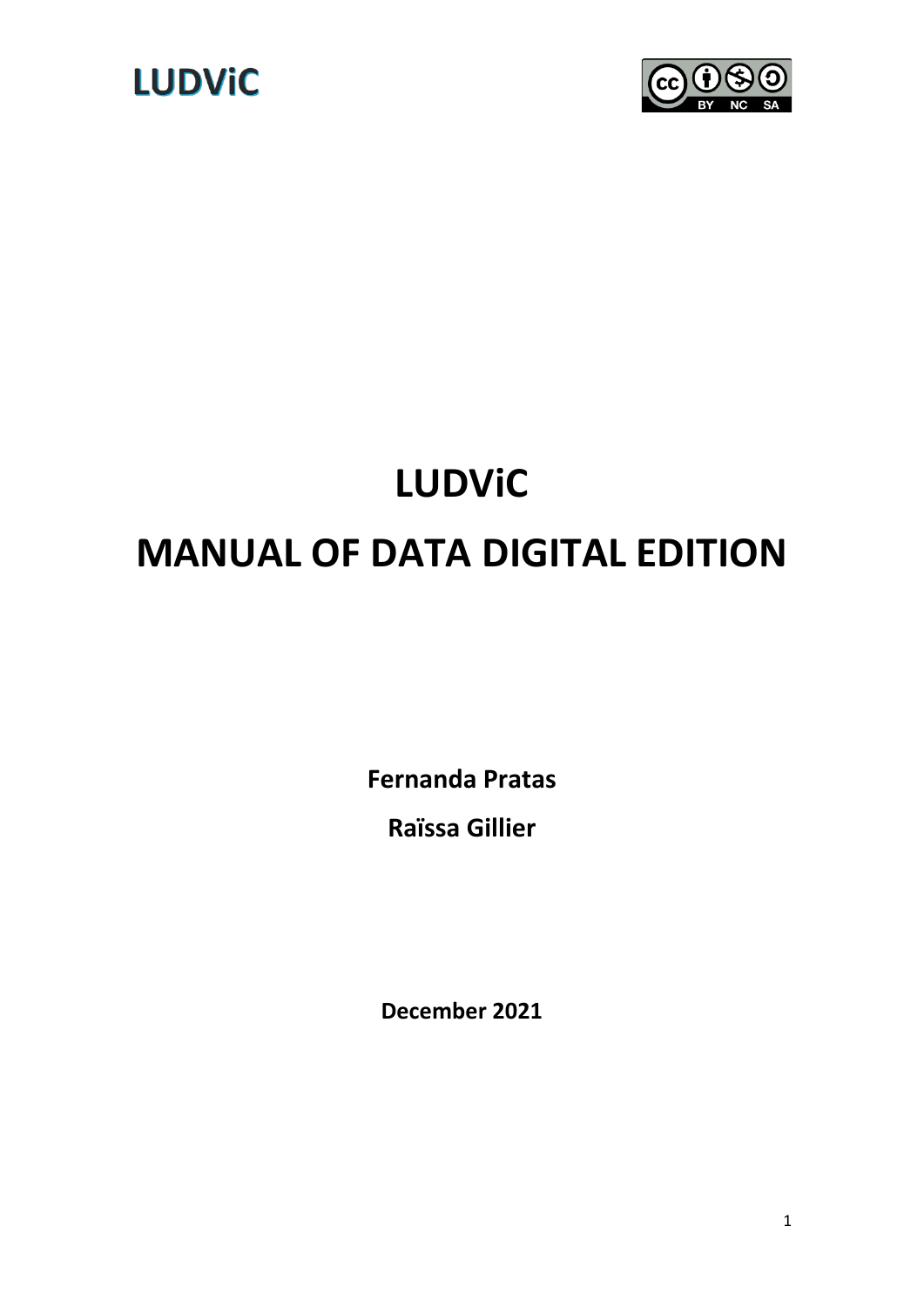



## Index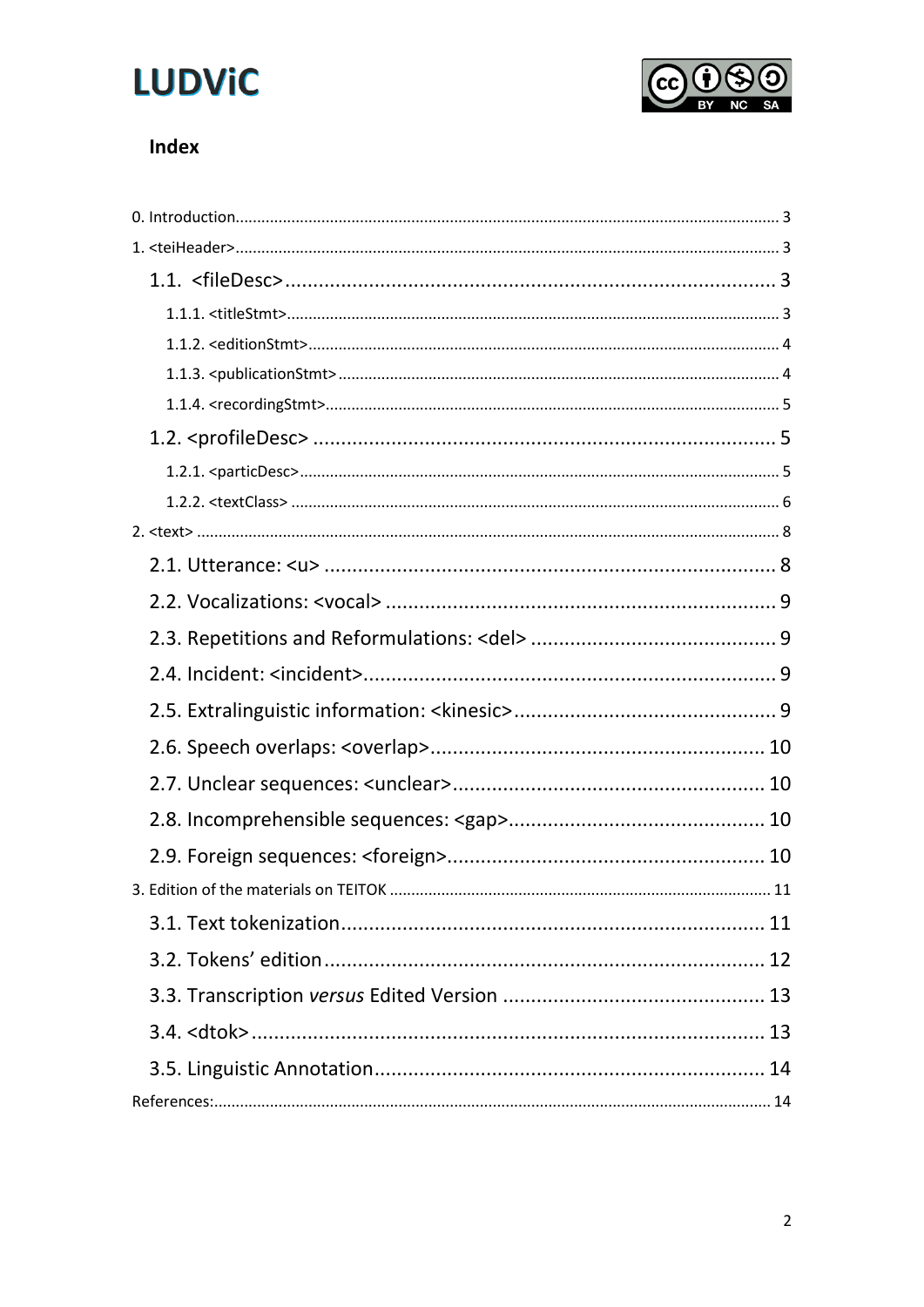

# <span id="page-2-0"></span>0. Introduction

The criteria adopted in the digital edition of LUDViC materials are briefly presented in this manual, in what concerns the XML encoding (points 1 and 2) and the editing on the TEITOK platform (point 3).

Data were encoded in XML-TEI format, in accordance with the rules proposed by the Text Encoding Initiative (TEI) Consortium for editing digital texts.

Each XML file is composed of two main parts: the *header* (<teiHeader>), which gathers the metadata of each interview, and the *text* (<text>) that contains the orthographic transcription of the interview, including the encoding of some typical events of oral speech (repetitions, overlaps, hesitations, etc.).

The elements that make up each of these parts are described in the following sections.

# <span id="page-2-1"></span>1. <teiHeader>

The <header> is composed of two main parts: <fileDesc> groups the bibliographic information of each file, and <profileDesc> describes the information related to the participants of each interview.

### <span id="page-2-2"></span>1.1. <fileDesc>

This element is composed of <titleStmt>, <editionStmt>, <publicationStmt>, and <recordingStmt>.

#### <span id="page-2-3"></span>1.1.1. <titleStmt>

It contains the element **<title type="main">**, which content corresponds to the project's name, and the element **<title type="short">,**that concerns to the title of each interview.

#### Example:

*<title\_tei type="main">LUDViC - Language Unity and Diversity: Variation in Caboverdean and beyond</title\_tei>*

*<title\_tei type="short">Clarisse on her old life and work in Fogo and how she went to live in Sal.</title\_tei>*

**<funder>** refers to the project's financing entity. Some materials come from the previous project *Events and Subevents in Caboverdean*<sup>1</sup> , so in these cases both funding references are mentioned.

Example:

*<funder>Fundação para a Ciência e a Tecnologia, IF/00066/2015</funder> <funder>Fundação para a Ciência e a Tecnologia, IF/00066/2015; Fundação para a Ciência e a Tecnologia, PTDC/CLE-LIN/103334/2008</funder>*

<sup>1</sup> The project *Events and Subevents in Caboverdean* (PTDC/CLE-LIN/103334/2008) was developed at the Centro de Linguística da Universidade Nova de Lisboa, from March 2010 to February 2013, under the coordination of the researcher Fernanda Pratas [\(https://clunl.fcsh.unl.pt/en/investigacao/projetos](https://clunl.fcsh.unl.pt/en/investigacao/projetos-concluidos/eventos-subeventos-caboverdiano/)[concluidos/eventos-subeventos-caboverdiano/\)](https://clunl.fcsh.unl.pt/en/investigacao/projetos-concluidos/eventos-subeventos-caboverdiano/)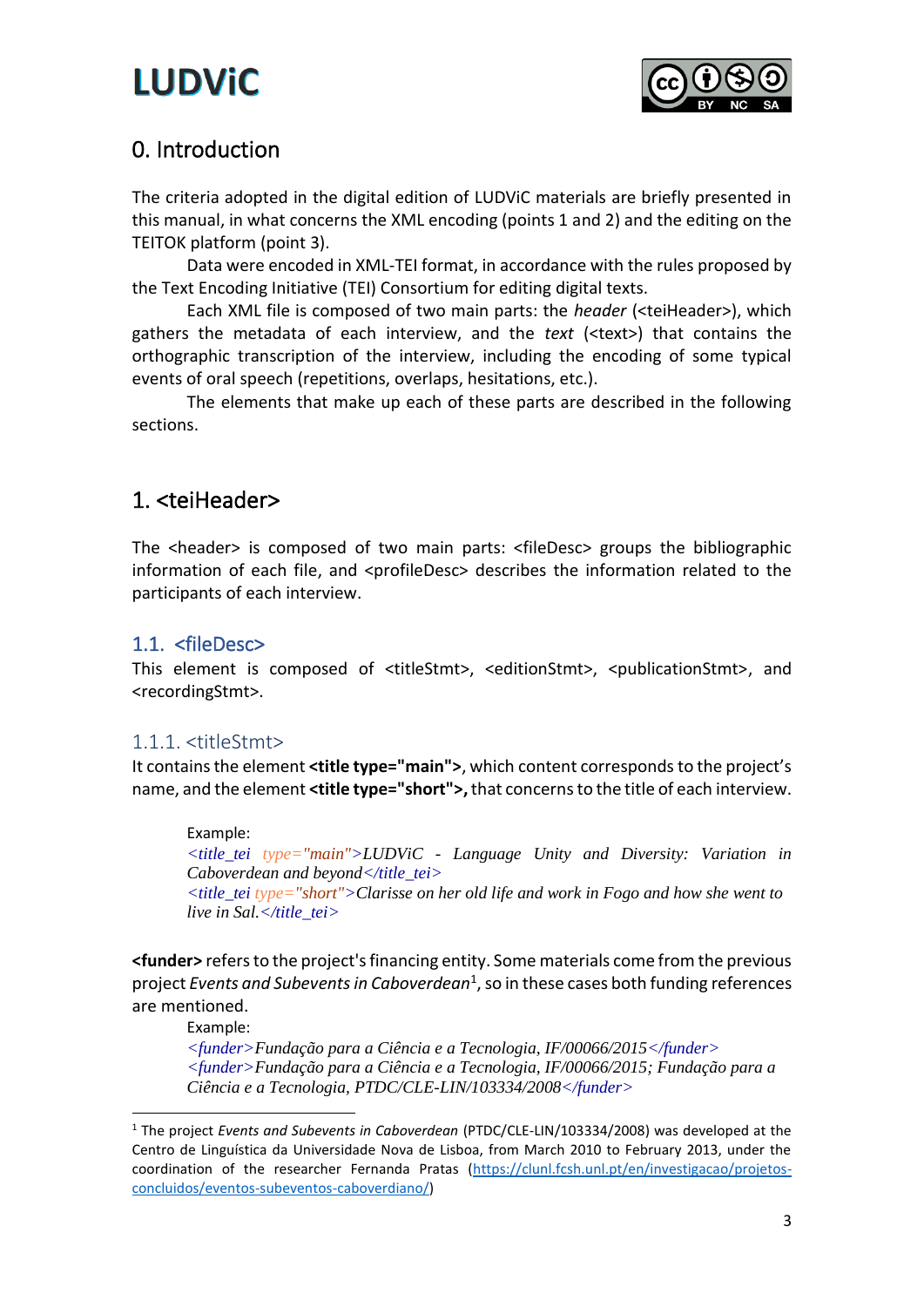# **I UDViC**



**<principal>** mentions the researcher responsible for the project, and its content is invariable.

Example: *<principal id="FP">Fernanda Pratas</principal>*

**<respStmt>** identifies the persons responsible for the different tasks performed when editing the materials through the respective **<name>** and **<resp>** elements. The **@id** attribute, included in <name>, refers to the identification abbreviation of each person.

Example:

```
 <respStmt>
   <name id="MG">Mireida Gomes</name>
   <resp>Transcription</resp>
 </respStmt>
 <respStmt>
   <name id="RG">Raïssa Gillier</name>
   <resp>XML-TEI encoding</resp>
   <resp>Orthographic uniformization</resp>
   <resp>POS tagging</resp>
 </respStmt>
 <respStmt>
   <name>Fernanda Pratas</name>
   <resp>Revision</resp>
 </respStmt>
```
#### <span id="page-3-0"></span>1.1.2. <editionStmt>

It refers to the type of edition and contains the project's website address.

Example: *<editionStmt> <edition>Electronic Edition<link target="teitok.clul.ul.pt/ludvic/"/></edition> </editionStmt>*

### <span id="page-3-1"></span>1.1.3. <publicationStmt>

The elements **<publisher>** and **<pubPlace>** refer to the entity responsible for publishing the materials and its place of publication.

The element **<availability status="restricted">** indicates that the use of the materials is protected and subject to the conditions determined by the Creative Commons license, which is referred to in **<licence @target>**.

Example:

```
<publicationStmt>
    <publisher>CLUL - Centro de Linguística da Universidade de Lisboa</publisher>
    <pubPlace>Lisboa</pubPlace>
    <availability status="restricted">
      <licence target="https://creativecommons.org/licenses/by-nc-sa/4.0/legalcode">Creative 
Commons</licence>
    </availability>
</publicationStmt>
```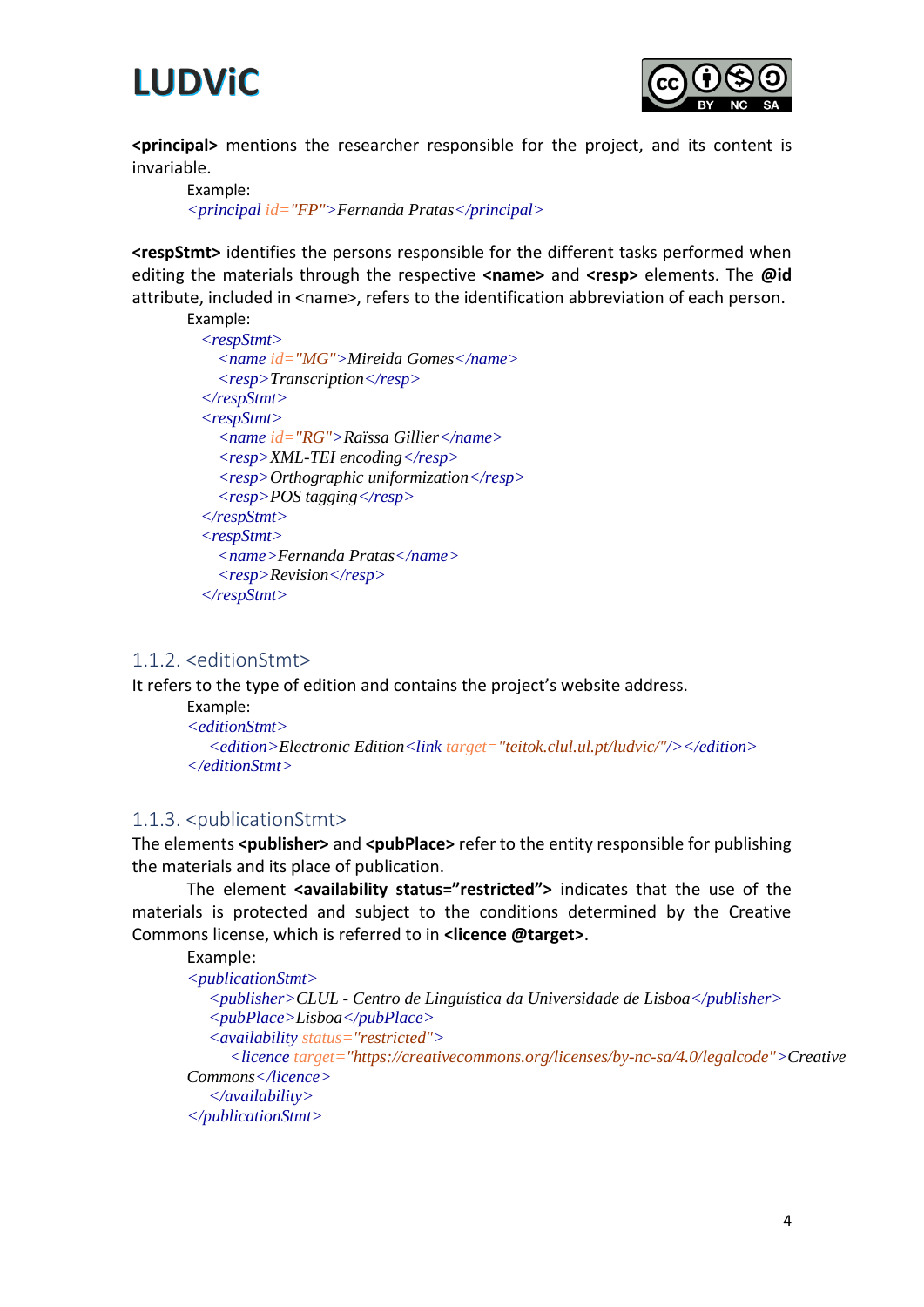

### <span id="page-4-0"></span>1.1.4. <recordingStmt>

The element **<media>** contains the attribute **@mimeType** that indicates the file type and its extension via the **@mimeType** attribute; the **@url** attribute specifies the file name.

The element **<equipment>** refers to the equipment used to record the materials.

The element **<date>** mentions the year in which the interview was carried out.

The element **<settingDesc>** indicates the location and the district where the interview was carried out through the respective **<name type="place">** and **<name type="district">** elements.

```
Example:
<recordingStmt>
   <recording>
     <media mimeType="audio/mp3" url="Inês.mp3"/>
     <equipment>
        <p>TASCAM DR-100 recorder, with integrated microphone</p>
     </equipment>
     <date>2018</date>
     <settingDesc>
       <setting>
          <name type="place">São Vicente</name>
          <name type="district">São Vicente</name>
       </setting>
     </settingDesc>
   </recording>
</recordingStmt>
```
### <span id="page-4-1"></span>1.2. <profileDesc>

This element is composed by <particDesc> and <textClass>.

#### <span id="page-4-2"></span>1.2.1. <particDesc>

The element **<person>** identifies the interview participants, whose role is specified through the attribute **@role="interviewer"** or **@role="participant"**. When this element concerns the participant, it also includes the attribute **@sex**.

The element <personName> contains the name of each of the participants. Participants' names are fictitious, in order to preserve their anonymity.

Example:

```
<person role="interviewer">
     <persName>Helderyse Évora</persName>
</person> 
<person role="participant" sex="M">
     <persName id="Firmino">Firmino</persName>
</person>
```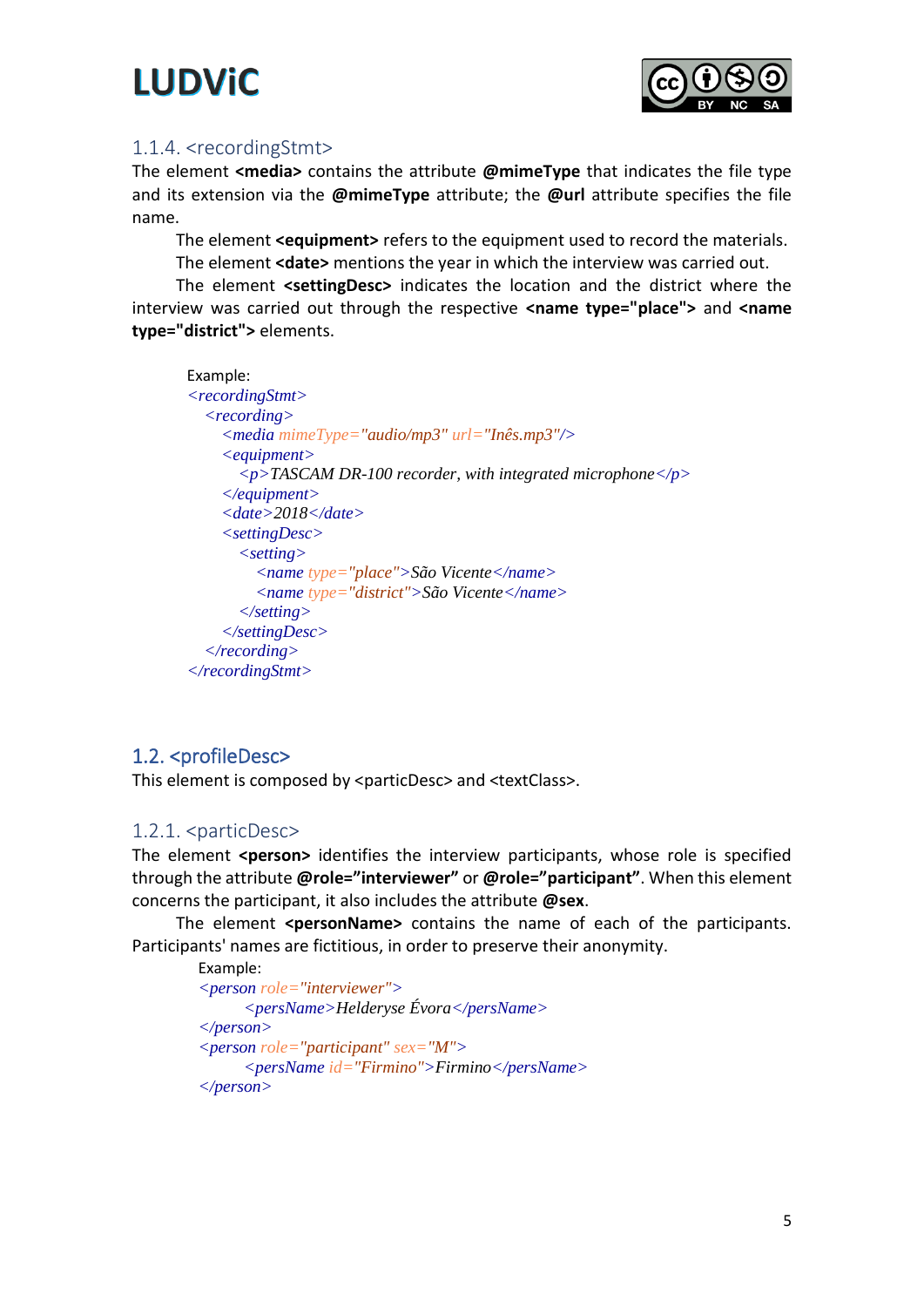# **LUDViC**



When <person> refers to the participant, other elements relevant to the characterization of their sociolinguistic profile are included:

**<age>** specifies the participant's age, at the date of the interview, through the attribute **@value**.

**<birth>** refers to the participant's year of birth, through the attribute **@when**, and the name of the place where he/she was born.

**<nationality>** identifies the nationality of the participant.

**<education>** concerns the participant's level of education, which is referred to as one of four levels established: *null* (no education), *elementary* (primary education), *secondary* (secondary education) or *superior* (higher education).

**<occupation>** indicates the participant's profession.

**<residence>** identifies the location where the participant resides.

**<langKnowledge>** refers to the participant's knowledge of other languages. Given the specific situation of diglossia in Cabo Verde, participants with origin or residence in this country will always have this field filled in with *contact with Portuguese*, besides mentioning other languages.

**<langUsage>** contains the element **<language>** that refers to the participant's linguistic variety. To designate each linguistic variety, the name of each of the islands of the Cabo Verdean archipelago was adopted (Fogo, São Vicente, etc.). This element includes the attribute **@ident="kea"**, which identifies the Caboverdean language in the standardized nomenclature ISO 639-3. It also includes the attribute **@type** that specifies whether the participant is a first language or heritage language speaker: *L1 – First Language* or *HL – Heritage Language*.

**<event>** includes information related to the participant's possible stays on other islands or abroad.

Example:

*<person role="participant" sex="M"> <persName xml:id="Adriano">Adriano</persName> <age value="51"/> <birth when="1960"/> <nationality>Cabo Verdean</nationality> <education>elementary</education> <occupation>craftsman</occupation> <residence>Sal</residence> <langKnowledge>contact with Portuguese</langKnowledge> <langUsage> <language ident="kea" type="L1 (First Language)">Brava</language> </langUsage> <event>He lives in Sal for 12 years.</event> </person>*

#### <span id="page-5-0"></span>1.2.2. <textClass>

It contains the element <keywords>, within which the keywords related to the main topics covered during the interview are mentioned.

Example: *<textClass> <keywords>Caboverdean language, emigration, family, New England</keywords> </textClass>*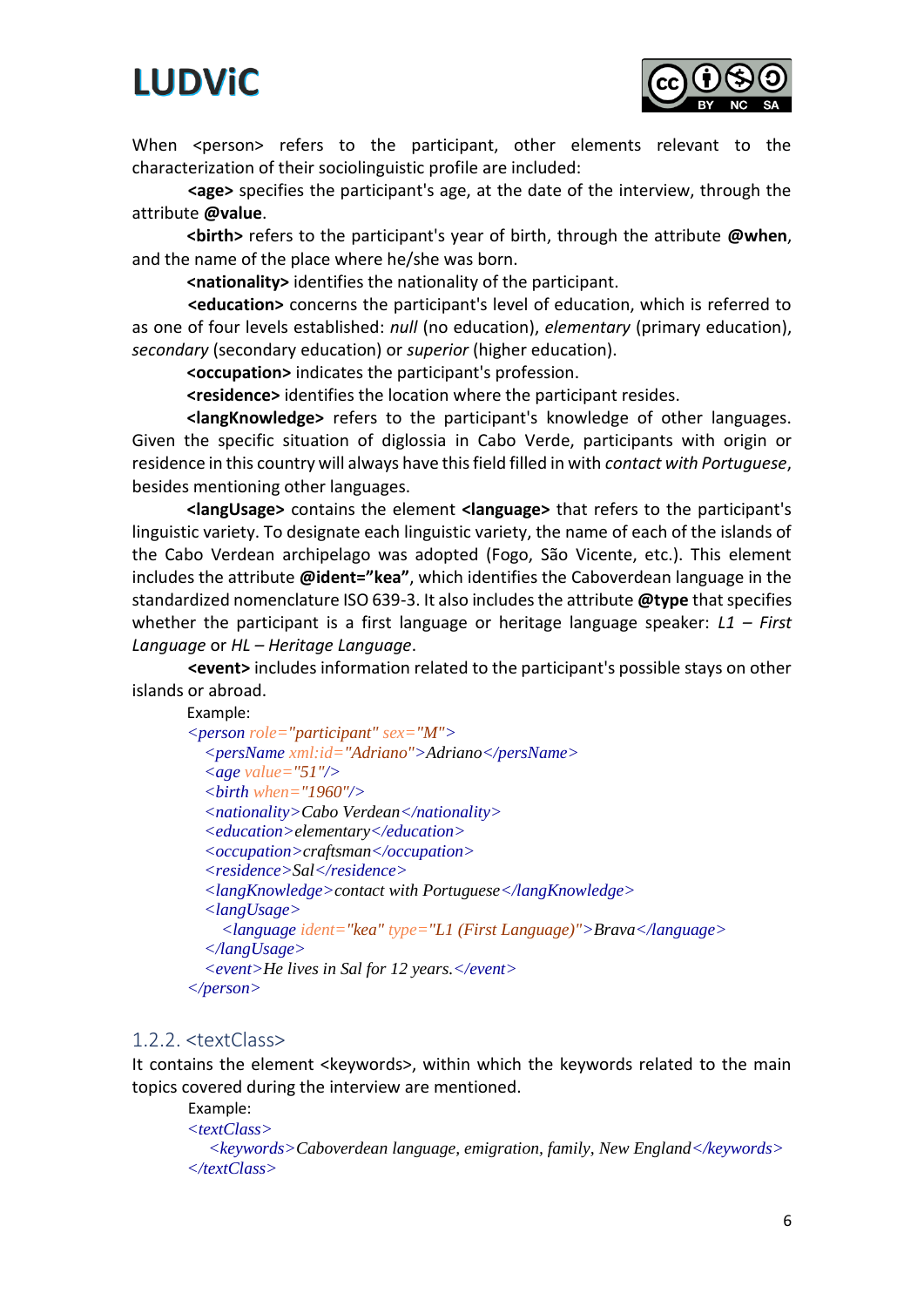



#### **Example of a complete <teiHeader>:**

```
<teiHeader>
      <fileDesc>
        <titleStmt>
          <title_tei type="main">LUDVIC - Language Unity and Diversity: Variation in 
Caboverdean and beyond</title_tei>
          <title_tei type="short">Pablo on his adaptation to the USA, on his studies and his 
future professional plans, and on the differences between Caboverdean dialects</title_tei>
          <funder>Fundação para a Ciência e a Tecnologia, IF/00066/2015</funder>
          <principal id="FP">Fernanda Pratas</principal>
          <respStmt>
             <name id="MG">Mireida Gomes</name>
             <resp>Transcription</resp>
          </respStmt>
          <respStmt>
             <name id="RG">Raïssa Gillier</name>
             <resp> XML-TEI encoding</resp>
             <resp>Orthographic Uniformization</resp>
             <resp>POS tagging</resp>
          </respStmt>
          <respStmt>
             <name>Fernanda Pratas</name>
             <resp>Revision</resp>
          </respStmt>
        </titleStmt>
        <editionStmt>
          <edition>Electronic edition<link target="teitok.clul.ul.pt/ludvic/"/></edition>
        </editionStmt>
        <publicationStmt>
          <publisher>CLUL - Centro de Linguística da Universidade de Lisboa</publisher>
          <pubPlace>Lisbon</pubPlace>
          <availability status="restricted">
             <licence target="https://creativecommons.org/licenses/by-nc-
sa/4.0/legalcode">Creative Commons</licence>
          </availability>
        </publicationStmt>
        <recordingStmt>
          <recording>
             <media mimeType="audio/mp3" url="Pablo.mp3"/>
             <equipment>
               <p>TASCAM DR-100 recorder, with integrated microphone.</p>
             </equipment>
             <date>2019</date>
             <settingDesc>
               <setting>
                  <name type="place">Boston</name>
                  <name type="district">Massachusetts</name>
               </setting>
             </settingDesc>
          </recording>
        </recordingStmt>
      </fileDesc>
```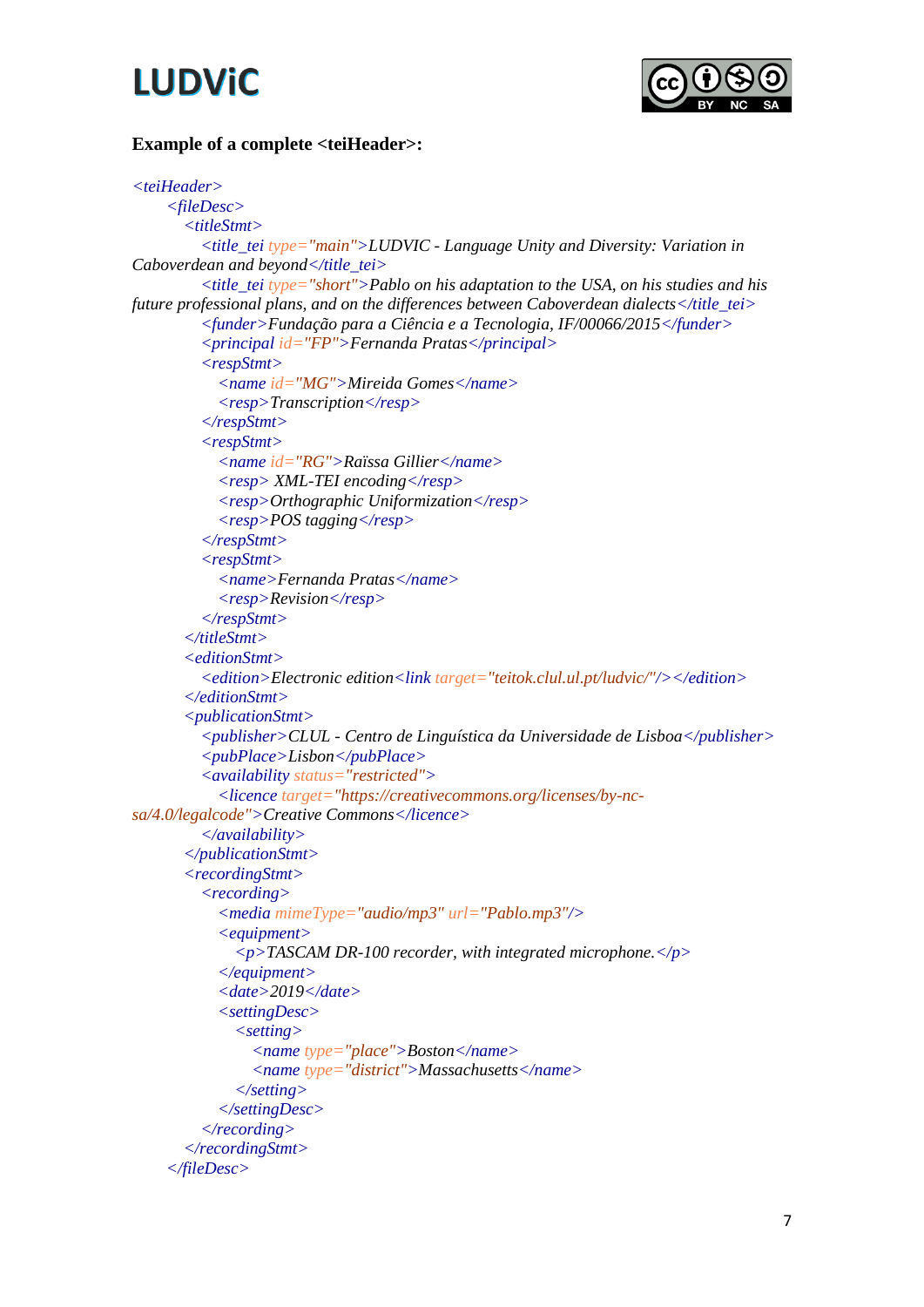# **I UDVIC**



```
 <profileDesc>
        <particDesc>
          <listPerson>
            <person role="interviewer">
               <persName>Fernanda Pratas</persName>
            </person>
            <person role="participant" sex="M">
               <persName id="Pablo">Pablo</persName>
               <age>21</age>
               <birth>1997</birth>
               <nationality>Cabo Verdean</nationality>
               <education>secondary</education>
               <occupation>student</occupation>
               <residence>Boston</residence>
               <langKnowledge>contact with Portuguese and with English</langKnowledge>
               <langUsage>
                 <language ident="kea" type="L1 (First Language)">Santo 
Antão</language>
               </langUsage>
               <event>He lives in Boston for one year.</event>
            </person>
          </listPerson>
        </particDesc>
        <textClass>
          <keywords><term>emigration, language, food</term></keywords>
        </textClass>
     </profileDesc>
   </teiHeader>
```
# <span id="page-7-0"></span>2. <text>

This element contains the orthographic transcription of the interview. The tags used to encode some textual aspects are presented below, such as phenomena of oral speech (repetitions, dropouts, vocalizations, production overlaps, etc.), extralinguistic events (gestures, speech disturbances, etc.), incomprehensible sequences, among others.

### <span id="page-7-1"></span>2.1. Utterance: <u>

The speech of each participant is delimited by the element <u>, which attribute @who specifies its interlocutor. The inquirer is always referred to as INQ.

Example: *<u who="INQ">I bosê ta stod senpr li na Espargos o bosê ta bai pa Santa Maria?</u> <u who="Carla">Nãu, só na Espargos.</u>*  $\langle u \ who \rangle = \langle I \rangle \langle v \rangle$  *kgap reason="inaudible"/> dret?*  $\langle u \rangle$ *<u who="Carla">Mas o menus.</u>*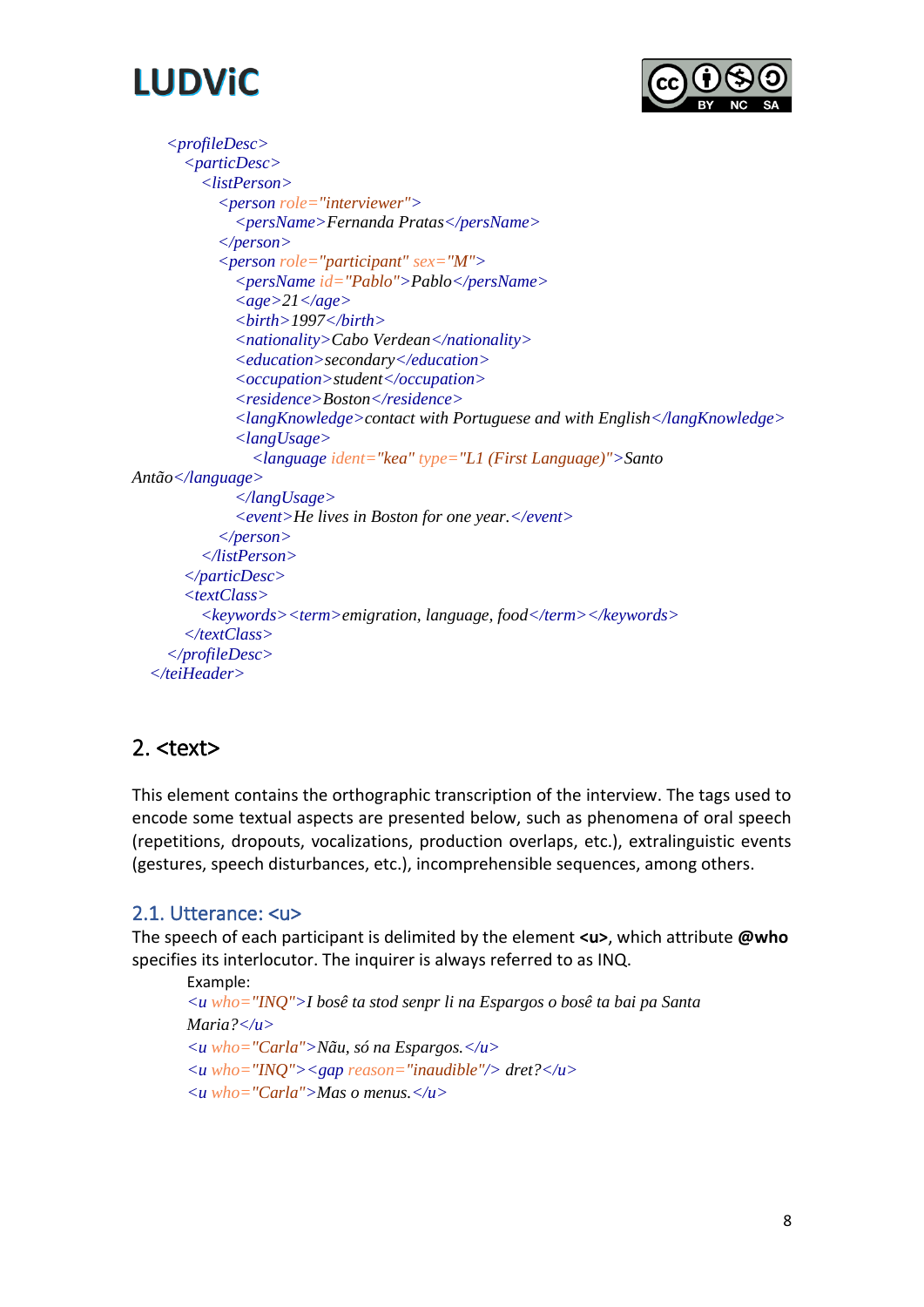# **LUDViC**



#### <span id="page-8-0"></span>2.2. Vocalizations: <vocal>

The <vocal> element is used to encode filled pauses (eh, ah, etc.) and other vocalizations without lexical content (coughing, etc.). The same element is used to encode other events that may be discursively relevant, such as laughter, singing, etc..

Example: *<u who="Firmino">N naxsê na Santanton mas <vocal>eh</vocal> sink one N tiv k bá pa Sonsent.*  $\langle u \rangle$ 

*<u who="Liziane">Mi, N ka ta skesê ese koza li <vocal>[laughing]</vocal>.</u>*

#### <span id="page-8-1"></span>2.3. Repetitions and Reformulations: <del>

The <del> element is used to encode repeated or reformulated sequences, which attribute **@reason** specifies whether it refers to a reformulation or a repetition.

Example:

*<u who="Adriano">Mas, prontu, <del reason="reformulation">Djabraba</del> mas N ka ta skesê nos Djabraba.</u>*

*<u who="José">Ka faltaba txeu pa noventa, mas <del reason="repetition">ka</del> ka dá pa txiga lá.</u>*

#### <span id="page-8-2"></span>2.4. Incident: <incident>

The <incident> element encodes extralinguistic events that interfere and/or disturb communication.

Example:

```
<u who="INQ"><incident>[someone interrupts]</incident> <gap
reason="inaudible"/> bosê podi fala.</u>
```
*<u who="Gabriela">Agó jent skesê <incident>[someone else talks]</incident> agó jent skesê té d skrevê.</u>*

#### <span id="page-8-3"></span>2.5. Extralinguistic information: <kinesic>

The <kinesic> element is used to encode non-verbal events that are part of the communication, such as facial expressions or gestures.

Example:

*<u who="Inês">Ahan. <kinesic>[moved]</kinesic></u>*

*<u who="Adriano">Enton loja ta fika asin <kinesic>[he makes a gesture]</kinesic>, mi, N ta fika na kel otu lugar sintadu.* $\langle \rangle u \rangle$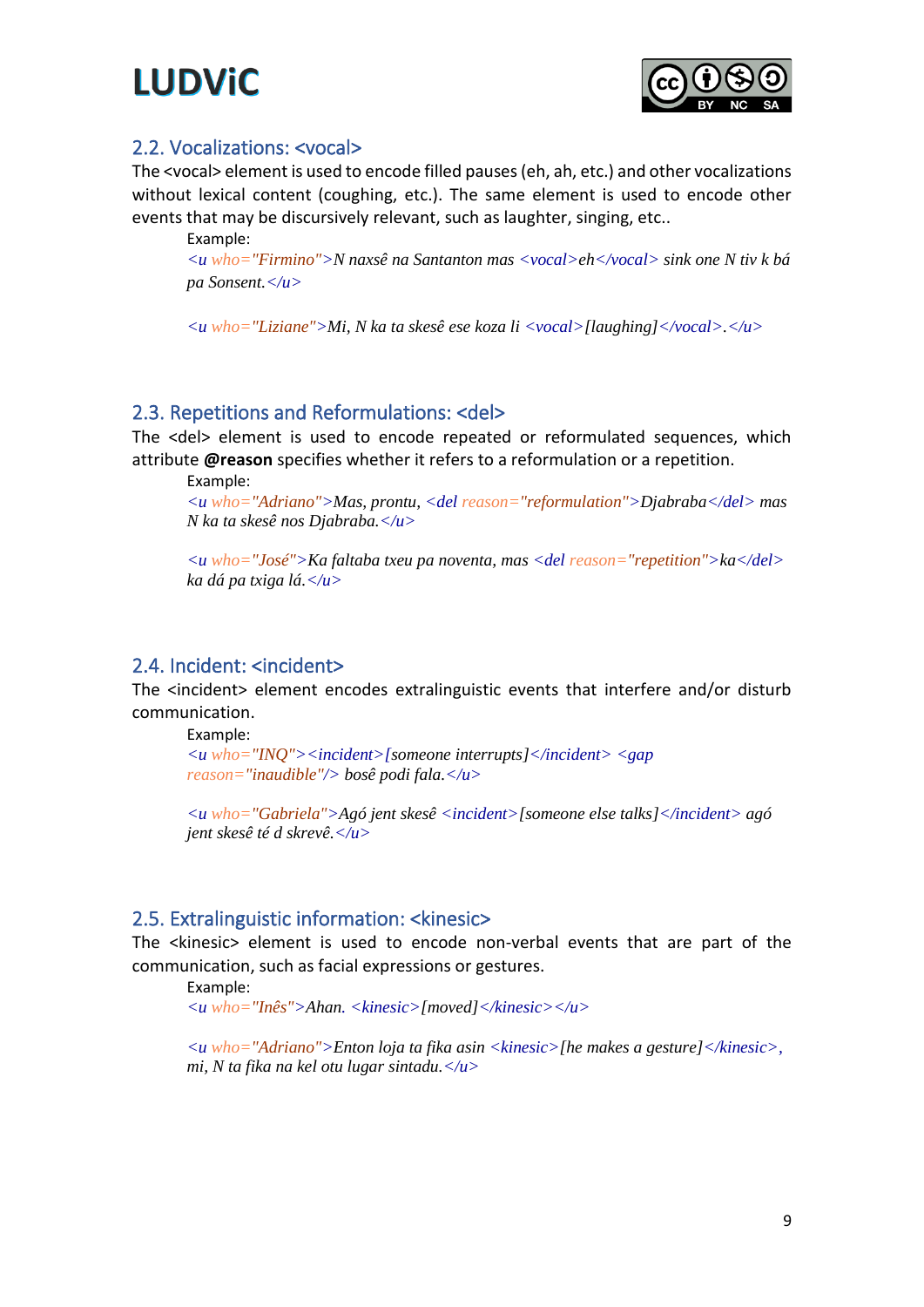



#### <span id="page-9-0"></span>2.6. Speech overlaps: <overlap>

The <overlap> element is used to encode speech overlaps.

Example:

*<u who="Lurdes">Sin, nha konxe-l, ki ten un varanda <overlap>grandi</overlap>.</u>*

 $\langle u \ who = \text{''} \text{NO''} \rangle$ 

#### <span id="page-9-1"></span>2.7. Unclear sequences: <unclear>

The <unclear> element is used to encode sequences whose transcription is uncertain, either because it is an unknown phonetic sequence or because some event makes hearing difficult, such as the existence of noise.

Example:

*<u who="Aldina">Si bu ten un <unclear>raka</unclear>, bu ta poi o mandioka o*   $b$ *atata.* $\langle u \rangle$ 

*<u who="Gabriela">Kel ves mi era branka, jent tá ta vrá preta pa el ta bá ta <unclear> franjí</unclear>?</u>*

#### <span id="page-9-2"></span>2.8. Incomprehensible sequences: <gap>

The element **<gap reason="inaudible">** is used to encode incomprehensible sequences that are, therefore, impossible to transcribe.

Example:

*<u who="Edson">* (…) *mas situason finanseira stá un bokadinhu asin <gap reason="inaudible"/> djá <gap reason="inaudible"/> es ka ta djuda* (…)*</u>*

*<u who="Clarisse">* (…) *pamó kel fumu ben fiká riba nha kaza asin na Sãu Filipe, na bila <gap reason="inaudible"/>.</u>*

#### <span id="page-9-3"></span>2.9. Foreign sequences: <foreign>

The <foreign> element encodes sequences that occur in languages other than Caboverdean, which attribute **@lang** specifies the language in question. This element is not used to encode 'loan words'.

Example:

*<u who="Letícia"><foreign lang="en">So</foreign>, kuand mia mãi i nha pai ben pa Merka, en ben na un 1967.</u>*

*<u who="Rafaela">Mas ten txeu é k ta deskonkordá k mi, <foreign lang="en">it's ok</foreign>, mas, mi, N ta sinti-l dent d min.</u>*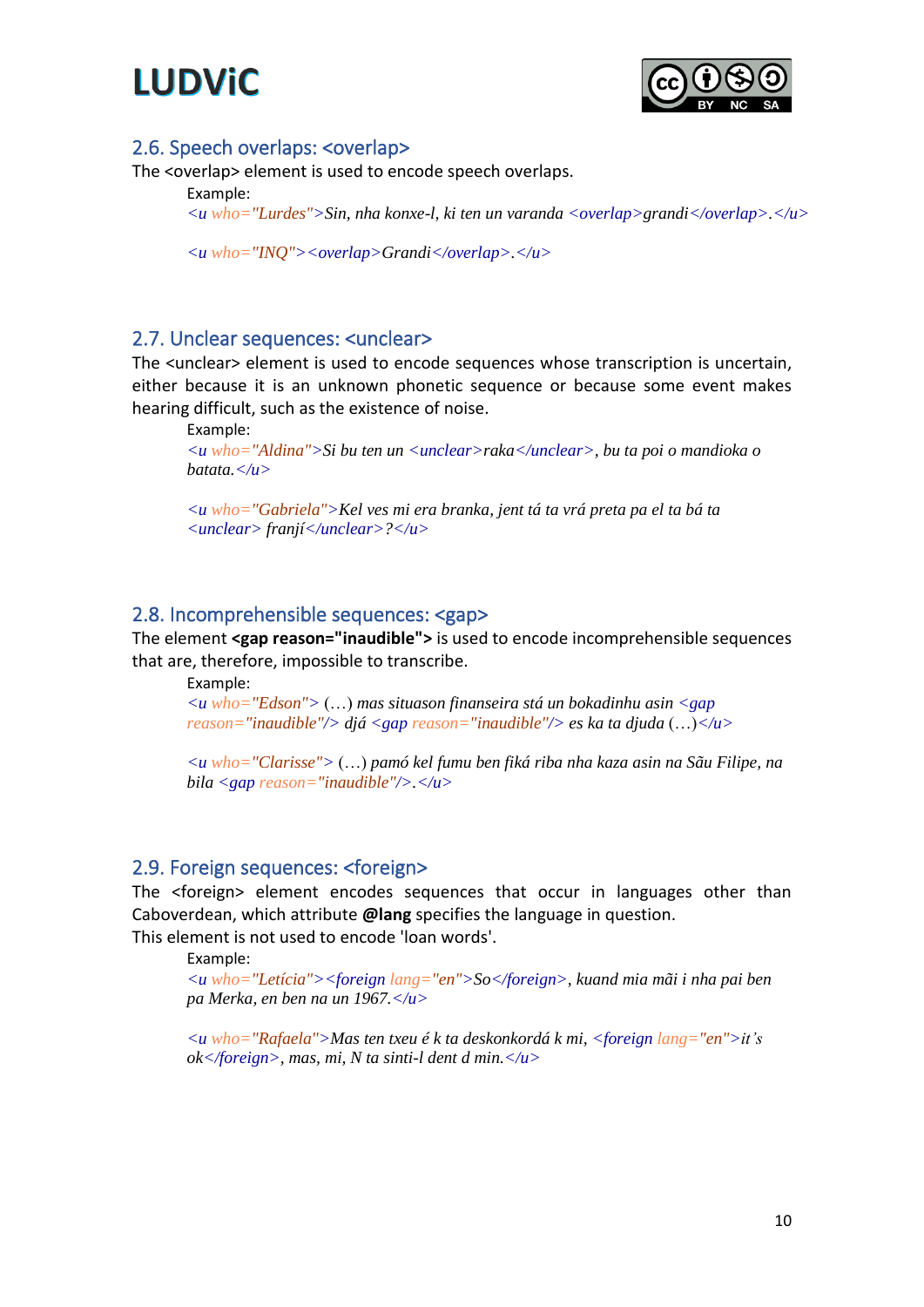

### **Example of <text>:**

```
<text id="Miguel">
     <u who="Miguel">Ami <del reason="repetition">é</del> é trabaiu di orta, 
trabaiu di limária, trabaiu di fora.</u>
     <u who="INQ">Trabadja tudu?</u>
     <u who="Miguel"><vocal>[laughing]</vocal> Tudu N ta faze. Agó nau, fora 
<del reason="repetition">iá</del> iá N para, fora <del
reason="repetition">nha</del> nha mininus ka krê.
     <u who="INQ">Kantu anu ki nho djá tene?</u>
     <u who="Miguel">Oitenta anu.</u>
     <u who="INQ">Stá na ora di <overlap>diskansa</overlap>.</u>
     <u who="Miguel"><overlap>Diskansa</overlap>. 
<vocal>[laughing]</vocal></u>
     <u who="INQ"><vocal>Eh</vocal> kuzé ki nho ta kultiva <del
reason="repetition">na</del> na orta?</u>
     <u who="Miguel">Kana, batata, mandioka, tudu kuza.</u>
     <u who="INQ">Nho ta fazê grogu?</u>
     <u who="Miguel">N ta faze. <vocal>[laughing]</vocal></u>
     <u who="INQ">Di terra?</u>
     <u who="Miguel">Di kana, sin. <vocal>[laughing]</vocal></u>
     <u who="INQ">Mas nhu nase <del reason="repetition">i</del> i kria li, 
senpri?</u>
     <u who="Miguel"><vocal>Nah</vocal> N nase na Santa Catarina, 
Somada.</u>
     <u who="INQ">Na Somada?</u>
     <u who="Miguel"><vocal>Aian</vocal>, ki N nasê. N ben kiria li, N kiria li, li 
asin na kes kaza, uns pardueru ki stá lá. Kel pardueru lá, lá ki N kiria. 
<vocal>[laughing]</vocal> Nha mai era senpri di li. Nha pai ki era di Santa Catarina. 
Lá di uns kau, lá na undi ki ta fladu Xã di Tanki.</u>
     <u who="INQ"><vocal>Ah</vocal> djá N obi fala.</u>
     <u who="Miguel">Xã di Tanki. <incident>[someone else talks]</incident> Xã di 
Tanki. Lá djá, N ben ta ben: N ta bai, N ta bá trabaia azágua, djá kel oki fin di azágua, 
nu ta ben <del reason="repetition">pa</del> pa sidadi ti tenpu txuba, nu ta bai; nu ta 
buska só karga, nu ta ben. <del reason="reformulation">Era moda</del> ka tinha 
moda di karru, era moda burru, na <del reason="repetition">burru</del> burru.</u>
[…] 
   </text>
```
# <span id="page-10-0"></span>3. Edition of the materials on TEITOK

The second phase of editing the materials takes place directly on TEITOK platform, developed for the creation, visualization and editing of corpora with textual markup and linguistic annotation (Janssen 2014).

#### <span id="page-10-1"></span>3.1. Text tokenization

Once encoded with TEI-XML tags, the XML file is imported into the TEITOK platform, as well as the corresponding audio file. Tokenization, performed automatically, consists of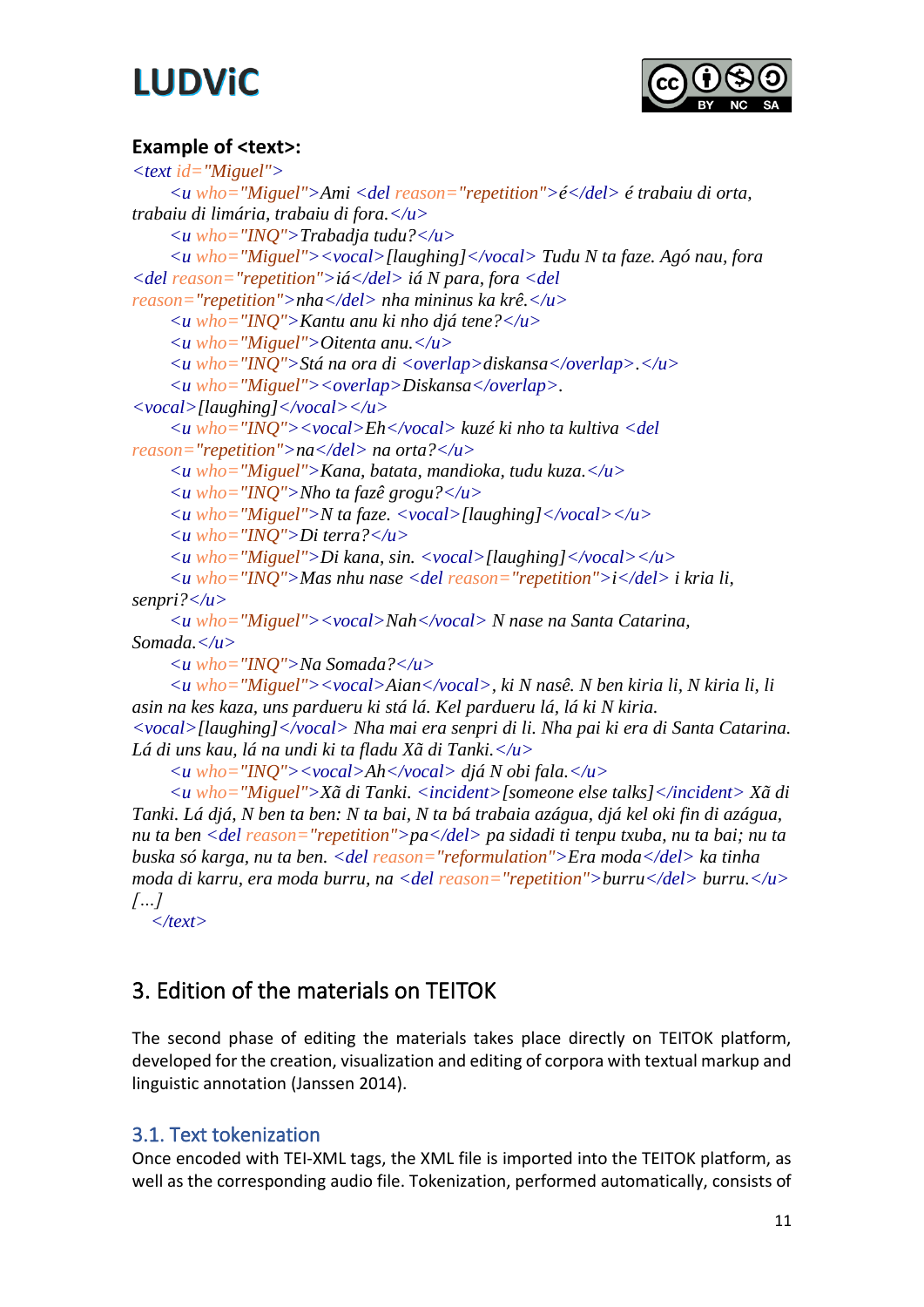



delimiting any textual element (words or punctuation) with the **<tok></tok>** element, which obligatorily includes an **@id** attribute.

Example of sentence before and after tokenization: *<u who="Daiana">Trabadju di skola, pamó mi é prufesora di EBI.</u>*

*<u who="Daiana" id="u-1"><tok id="w-1">Trabadju</tok> <tok id="w-2">di</tok> <tok id="w-3">skola</tok><tok id="w-4">,</tok> <tok id="w-5">pamó</tok> <tok id="w-6">mi </tok> <tok id="w-7">é</tok> <tok id="w-8">prufesora</tok> <tok id="w-9">di</tok> <tok id="w-10">EBI</tok><tok id="w-11">.</tok></u>*

#### <span id="page-11-0"></span>3.2. Tokens' edition

The encoding system used in TEITOK consists of representing all types of information (metatextual and linguistic) through <tok> attributes. Thus, the XML-TEI tags used to encode discursive events correspond to a specific attribute in TEITOK. Table 1 establishes the correspondence between the TEI tags and the respective <tok> attributes.

| <b>TEI tags</b>       | <b>TEITOK</b><br>attributes |
|-----------------------|-----------------------------|
| <vocal></vocal>       | @vcform                     |
| <del></del>           | @delform                    |
| <incident></incident> | @inform                     |
| <kinesic></kinesic>   | @kiform                     |
| <overlap></overlap>   | @ovform                     |

Table 1 – Correspondence between TEI tags and TEITOK attributes

The encoding of the attributes above has a direct correspondence in the visualization of the text through a set of buttons that can be selected according to the research objectives of each user.

| <b>View options</b>                                                                     |                                                                                                  |  |
|-----------------------------------------------------------------------------------------|--------------------------------------------------------------------------------------------------|--|
| <b>Edited version</b><br>Text:                                                          | <b>Transcription</b>   Vocalizations   Repetition/Reformulation   Overlaps   Incident<br>Kinesic |  |
| Show: Colors   - Tags: Lexeme   POS tag   Lemma version EN   Lemma version PT  <br>Ltag |                                                                                                  |  |

Figure 1 – Text view options in TEITOK platform

The remaining TEI tags, mentioned in points 2.7. to 2.9., don't have corresponding attributes since those encoded events are visualized directly on the platform. Unclear sequences (<unclear>) are displayed in a different color from the rest of the text, and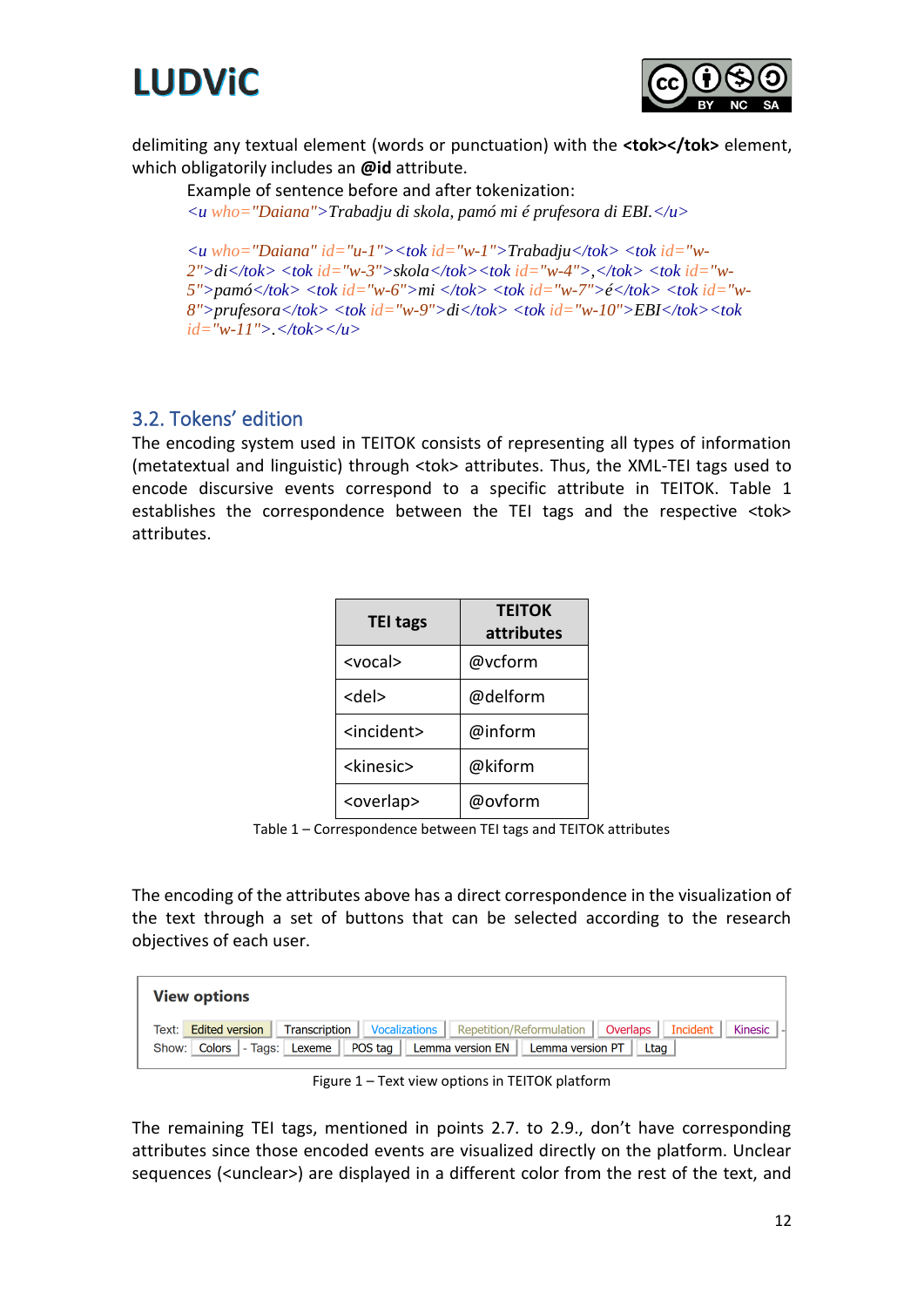

incomprehensible sequences (<gap>) are represented by *[…]*. The purpose of encoding sequences in languages other than Caboverdean (<foreign>) is to exclude these excerpts from the morphosyntactic annotation.

Examples:

*El manda-m un pé asin BUUM, da-m un pé na boka d stom, dá un kola na pared. Nu ta ten gana pa algen grandi bá nos kaza [...] pamodi nu ta saí.*

#### <span id="page-12-0"></span>3.3. Transcription *versus* Edited Version

The Edited Version consists of a 'clean' version of the Transcription, that is, it results from the elimination of the phenomena of oral speech present in the Transcription.

Example:

**Transcription** 

*Es ten uns koza k tip, es ten uns koza k es ta dzê k asves N ta feká ta spiá, N ta feká ta dzê "uk é k es dzê? Uk é kes kes palavra?".* 

Edited Version

*Tip, es ten uns koza k es ta dzê k asves N ta feká ta spiá, N ta feká ta dzê "uk é k es dzê? Uk é kes palavra?".* 

To hide an element from the Edited Version, the **@form** attribute is filled in with two dashes. ( -- ).



Figure 2 – Procedure for hiding elements from the Edited Version

### <span id="page-12-1"></span>3.4. <dtok>

In the case of contracted forms (e.g. *né, del*) or enclitic verbal forms (e.g. *da-m*; *traze-l*; *akonpanha-s*), the <tok> element is 'splited' into two <dtok> so that each one of the simple lexical units that make up this complex sequence can receive the different layers of annotation. Each <dtok> contains the @form attribute filled in with the form of each of these units when they occur in their free form.

#### Example:

```
<tok id="w-4210">oia-m
<dtok id="d-4210-1" form="oiá" lemma="odja" lemmaen="see" lemmapt="ver"
pos="V" ltag="dj-j-i, fin-stress"/>
<dtok id="d-4210-2" form="mi" lemma="mi" lemmaen="1SG" lemmapt="1SG"
pos="PP1.1SG" />
</tok>
```